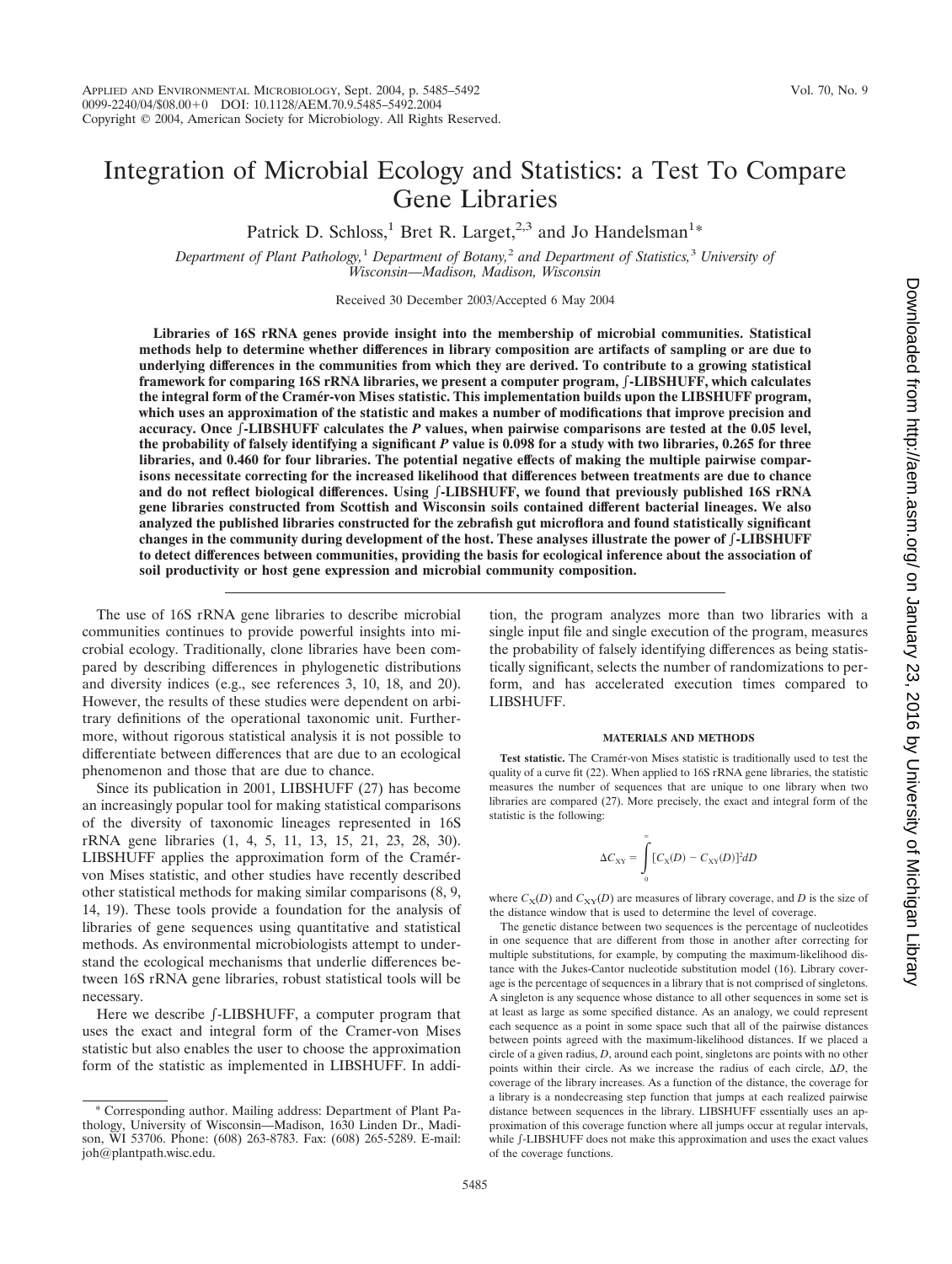Both LIBSHUFF and f-LIBSHUFF calculate library coverage by using the method of Good (12). The coverage of library  $X$ ,  $C_X$ , is calculated using the formula  $C_X(D) = 1 - [N_X(D)/n_X]$ , where  $N_X(D)$  is the number of singleton sequences in library X for individual values of  $D$ , and  $n_X$  is the total number of sequences in library X. The coverage of library X by library Y or the percentage of sequences in library X with a similar sequence in library Y,  $C_{XY}$ , is calculated using the formula  $C_{XY}(D) = 1 - [N_{XY}(D)/n_X]$ .  $N_{XY}(D)$  is the number of sequences in library X that are a distance *D* or greater from every sequence in Y. The value of  $C_X(D) - C_{XY}(D)$  represents the percentage of sequences in X that are not singletons in X and are not found in Y for an individual value of *D*. When the square of  $C_X(D) - C_{XY}(D)$  is integrated over all possible values of *D*, the square of the differences between the two libraries is evaluated over all phylogenetic levels.

Significance testing. LIBSHUFF and *f*-LIBSHUFF use a Monte Carlo procedure to calculate the probability that the observed differences between the two libraries are due to chance. These programs implement the procedure by constructing two new libraries by randomly dividing the original sequences in libraries X and Y into two new libraries equal in size to X and Y. Then they calculate  $\Delta C_{XY}$  values for the randomized library. The programs construct a random distribution of  $\Delta C_{XY}$  by repeating the randomization and  $\Delta C_{XY}$  calculation many times. Both programs determine the proportion of the random distribution that has  $\Delta C_{XY}$  values larger than the  $\Delta C_{XY}$  value from the original data. This proportion is the probability that the observed differences between the two libraries are due to chance if they are actually the same (the *P* value). The random  $\Delta C_{XY}$  distribution and *P* value become more precise with more randomizations. The *P* value for the reverse comparison,  $\Delta C_{\text{YX}}$ , is useful as well. To calculate this statistic, the program repeats the analysis and switches the perspective of the comparison.

Small *P* values for both comparisons indicate strong evidence that neither library is a subset of the other. A small *P* value for  $\Delta C_{XY}$  coupled with a high *P* value for  $\Delta C_{\text{YX}}$  indicates that the sequences in library Y are a subsample of the sequences in library X. Likewise, a small  $P$  value for  $\Delta C_{\text{YX}}$ , coupled with a small *P* value for  $\Delta C_{XY}$ , indicates that the sequences in library X are a subsample of the sequences in library Y. Since the *P* values only help to determine whether two collections of sequences were sampled from the same population, it is not possible to infer a degree of relatedness between the two libraries using --LIBSHUFF. In general, small *P* values indicate that observed differences are more likely due to how the clone libraries were constructed or underlying differences in the communities from which they were derived than to chance.

**Differences in implementation.** The primary conceptual difference between LIBSHUFF and J-LIBSHUFF is the version of the Cramér-von Mises statistic that the program calculates. LIBSHUFF uses an approximation form of the statistic:

$$
\Delta C_{XY} = \sum_{D=0.0}^{0.5} [C_X(D) - C_{XY}(D)]^2
$$

LIBSHUFF increases the value of  $D$  by an increment,  $\Delta D$ , of 0.01 and evaluates values of *D* between 0.0 and 0.5. In the Monte Carlo procedure, LIBSHUFF performs 1,000 randomizations.  $\int$ -LIBSHUFF calculates the approximation form of the statistic with any desired value of  $\Delta D$  and any number of randomizations.

We call this form of the statistic an approximation because the value of  $\Delta C_{XY}$ is dependent on the size of  $\Delta D$ . Since distance matrices are typically precise to 0.0001, using a  $\Delta D$  value greater than 0.0001 results in method-induced round-off error. While it is possible to use  $\Delta D$  values of 0.0001, this would require making 10,000 comparisons between coverage values for each calculation of the statistic when there may be only 300 sequences in the comparison. However,  $\int$ -LIBSHUFF also implements the integral form of the statistic, which only requires comparing coverage values for, at most, the number of sequences in the analysis (Fig. 1). For most cases, the integral form of the calculation should run faster than the approximation form of the calculation using a  $\Delta D$  value of 0.0001.

Our work builds on the important contribution that LIBSHUFF made to the field of environmental microbiology. We have added the prefix " $\int$ " to its name to indicate the modification using the integral form of the Cramér-von Mises statistic. **f-LIBSHUFF** uses a distance matrix generated by the DNADIST program in the PHYLIP package (http://evolution.genetics.washington.edu /phylip.html) as the input file, which contains distances for comparisons between two or more libraries. **f-LIBSHUFF** calculates P values between two or more libraries in a single execution of the program. Finally, because we wrote  $\int$ -LIBSHUFF in the  $C++$  programming language instead of the Perl programming language, execution times for the same analysis are substantially faster than



FIG. 1. A partial plot of  $C_X$  and  $C_{XY}$  that shows the differences found using the integral form and approximation form of Cramér-von Mises statistic as a function of the size of the distance window used to identify singleton sequences. Plot was generated by using comparison between soil 16S rRNA gene libraries of McCaig et al. (20). Vertical bars denote the locations where the approximation form calculates  $C_X$ and  $C_{XY}$  as implemented in LIBSHUFF with a  $\Delta D$  value of 0.01. The integral form implemented in  $\int$ -LIBSHUFF calculates  $C_X$  and  $C_{XY}$ continuously over the entire range of observed distance values.

with LIBSHUFF. The f-LIBSHUFF source code is currently available from the --LIBSHUFF website (http://www.plantpath.wisc.edu/fac/joh/S-LIBSHUFF .html), and the executables for Microsoft Windows are available as well.

Datasets. To validate and evaluate f-LIBSHUFF, we obtained 16S rRNA gene sequence collections that were published and then deposited as a complete collection in GenBank (3, 10, 18, 20). Since manual alignments are not typically reproducible by others, we aligned sequences from 16S rRNA gene libraries by using ClustalW (ftp://ftp.ebi.ac.uk/pub/software/unix/clustalw/) under the default settings with a gap-opening penalty of 10.0 and a gap-extension penalty of 0.1 for pairwise and multiple alignments.

We also obtained sequences from the Ribosomal Database Project II (RDP-II) (7). RDP-II aligns sequences using a modified version of RNACAD, which implements a stochastic context-free grammar based on 16S rRNA secondary structure (6). Using a Perl script that we wrote, we selected the 14,653 accessions from the September 2003 release, which contained the conserved oligonucleotide sequences ACNCCTACGGGNGGCNGC (*Escherichia coli* position 338) and TGNACACCGCCCGT (*E. coli* position 1405). We trimmed each sequence so that these oligonucleotides marked the beginning and end of each accession. For the multiple-comparisons simulation, the Perl script randomly drew sequences from these accessions.

While there is no obvious choice for correcting evolutionary distances for multiple substitutions, we calculated all distance matrices by using the DNA-DIST program within the PHYLIP software package, using the Jukes-Cantor correction for multiple substitutions. Use of other correction models did not change *P* values beyond their 95% confidence interval when using the Jukes-Cantor correction (data not shown). FASTA files, alignments, and distance files from simulations performed in this study are available from the f-LIBSHUFF website. Unless otherwise stated, all LIBSHUFF analyses used version 1.1 as made available before 15 December 2003 from the LIBSHUFF website (http: //www.arches.uga.edu/~whitman/libshuff.html). A corrected form of LIBSHUFF has been made available as version 1.2.

We ran all simulations within the Linux Mandrake 9.2 operating system on a Dell Inspiron 5100 laptop with a Pentium 4 2.4-GHz processor and 500 MB of RAM.

## **RESULTS**

**Program validation.** We observed that LIBSHUFF and --LIBSHUFF calculated the same test statistic using the same input distance matrix. However, the random distributions cal-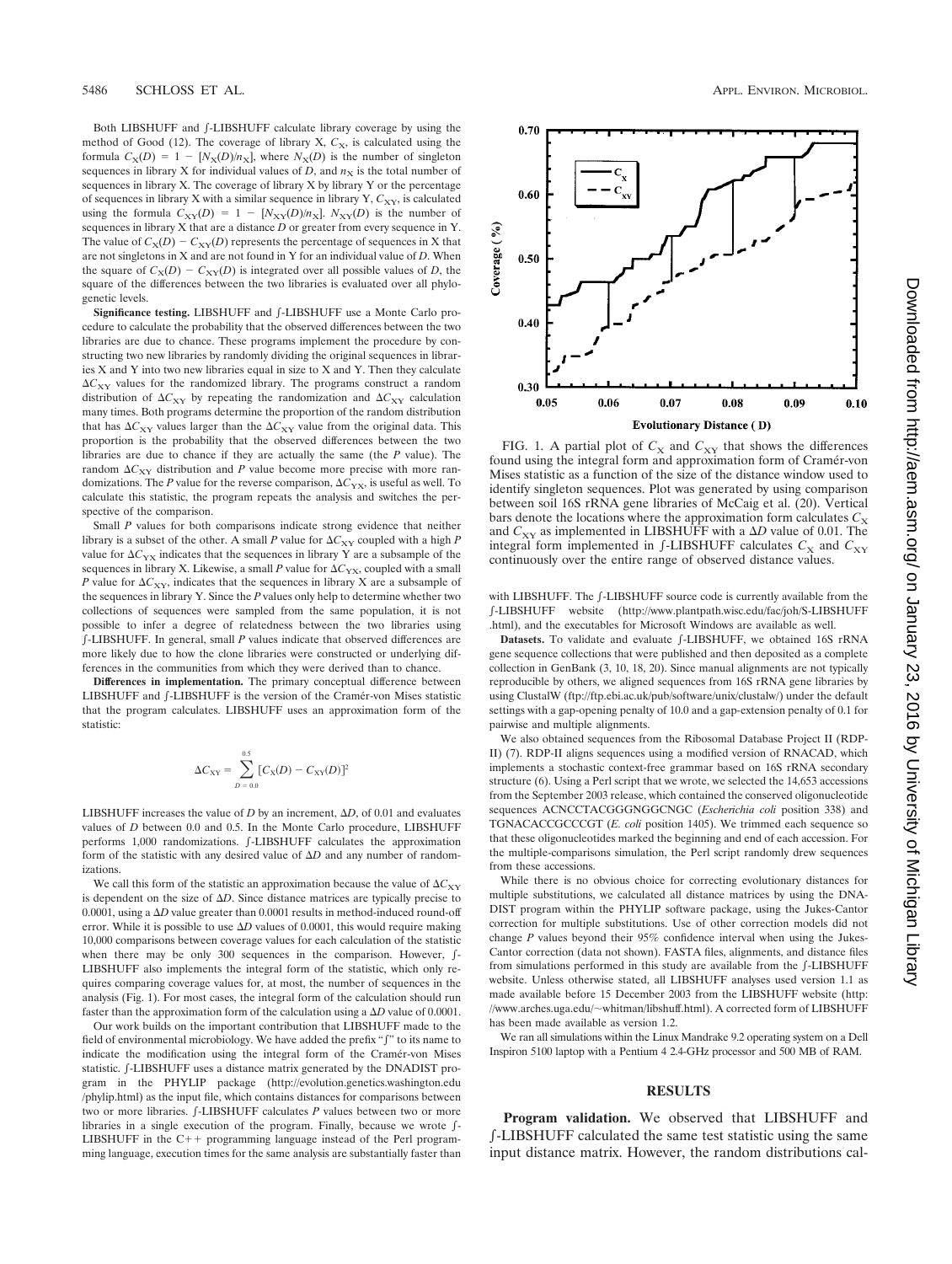| Site (reference)   | Library name (no.<br>of sequences) | Published LIBSHUFF<br>P value $^b$ | Our $P$ value, using<br>$LIBSHUFF^b$ | Corrected LIBSHUFF<br>P value $^b$ | $P$ value, using<br><b>f-LIBSHUFF</b> for<br>$\Delta D$ value of : |           |           | P value for<br>integral form |
|--------------------|------------------------------------|------------------------------------|--------------------------------------|------------------------------------|--------------------------------------------------------------------|-----------|-----------|------------------------------|
|                    |                                    |                                    |                                      |                                    | $10^{-2}$                                                          | $10^{-3}$ | $10^{-4}$ |                              |
| Sequencing batch   | SBR1 (97)                          | 0.308                              | 0.300                                | 0.087                              | 0.076                                                              | 0.066     | 0.065     | 0.065                        |
| reactors $(3)$     | SBR <sub>2</sub> (92)              | 0.824                              | 0.951                                | 0.798                              | 0.808                                                              | 0.744     | 0.747     | 0.747                        |
| Arid soils (10)    | CO(59)                             | 0.042                              | 0.043                                | 0.011                              | 0.011                                                              | 0.012     | 0.012     | 0.012                        |
|                    | $S(6)$ (53)                        | 0.398                              | 0.290                                | 0.171                              | 0.177                                                              | 0.188     | 0.187     | 0.187                        |
| Scottish soil (20) | SAF (138)                          | 0.120                              | 0.139                                | 0.035                              | 0.032                                                              | 0.032     | 0.030     | 0.030                        |
|                    | SL (137)                           | 0.135                              | 0.256                                | 0.074                              | 0.076                                                              | 0.074     | 0.073     | 0.073                        |

TABLE 1. Validation and evaluation of *P* values from comparisons using 16S rRNA gene libraries from the studies of Bond et al. (3), Dunbar et al. (10), and McCaig et al. (20), using various testing conditions*<sup>a</sup>*

*<sup>a</sup>* For each pair of libraries, the first row of *P* values indicates when results when the first library is the homologous library, and the second row indicates results when the second library is the homologous library. The margin of error for the *P* value's 95% confidence interval when *P* values are near 0.05 for the comparison between the published *P* values of Singleton et al. (27) and our implementation of the uncorrected and corrected LIBSHUFF was approximately 0.014 (1,000 randomizations). For the simulations performed using f-LIBSHUFF, it was approximately 0.004 (10,000 randomizations). *b* The range of summation was between 0.00 and 0.50.

culated by f-LIBSHUFF resulted in lower *P* values than those calculated by LIBSHUFF. After comparing the values of internal variables used to calculate the random  $\Delta C_{XY}$  distribution, we identified two typographical errors on lines 264 and 265 of LIBSHUFF. These lines are involved in calculating  $C_{XY}$ for the randomized libraries. However, the indices used to access elements of the randomized distance matrix were reversed. When libraries X and Y were the same size, LIBSHUFF calculated  $C_{YX}(D)$  instead of  $C_{XY}(D)$ . When the libraries were not the same size, it calculated an incorrect value for  $C_{\text{YX}}$ . Once we exchanged the indices on lines 260 and 261, the two programs produced similar *P* values (Table 1). Although we were unable to obtain sequence files from all of the studies that used LIBSHUFF, reanalysis of some with --LIBSHUFF resulted in lower *P* values. It is unclear what conditions, if any, would have resulted in higher *P* values.

**Improved accuracy of**  $\Delta C_{XY}$ **. Taxonomic placement of 16S** rRNA sequences is often approximated based on its distance value when compared to a sequence of known origin. Although controversial and admittedly crude (31), distance values ranging between 0.00 and 0.03 group sequences at the species level, distance values smaller than 0.05 group sequences at the genus level, and distance values smaller than 0.20 group sequences at the phylum level (14, 25). Therefore, the size of  $\Delta D$  describes the level of resolution used to differentiate between these distances. Since the precise breakpoint between taxonomic divisions is unknown, the most cautious approach is to incorporate as much precision as possible by using a small  $\Delta D$  value and a wide range of values for *D* given the available computing power.

The most widely used distance-calculating program is DNA-DIST, a program in the free PHYLIP software package. The distances calculated in DNADIST are precise to 0.0001 distance units, although a preferred degree of precision may be closer to 0.001, since 16S rRNA genes are 1,500 bp long. To evaluate the effects of  $\Delta D$  in the approximation form of  $\Delta C_{XY}$ , we evaluated  $\Delta D$  values of 0.01, 0.001, and 0.0001, using 10,000 randomizations with a summation range between distances of 0.0 and 0.5, using f-LIBSHUFF (Table 1). The *P* values showed sensitivity to the magnitude of  $\Delta D$  for each of the

datasets we analyzed, demonstrating that round-off errors were significant for any  $\Delta D$  values greater than 0.0001.

When we used the integral form of the statistic over all possible values of *D* with 10,000 randomizations, we found *P* values identical to those observed with a  $\Delta D$  value of 0.0001. For comparisons between more disparate libraries, *P* values obtained using the integral form and the approximation form of the statistic may be different if there are distances between sequences in libraries X and Y greater than 0.5, which is the upper bound of the summation for the approximation form of the statistic. When we executed  $\int$ -LIBSHUFF using the approximation form of the statistic with a  $\Delta D$  value of 0.01, the program ran 100 times faster than LIBSHUFF. Using the integral form of the statistic, execution times were 50 times faster than running LIBSHUFF. *f*-LIBSHUFF execution times using the integral form of the statistic were two to six times faster than using the approximation form with a  $\Delta D$ value of 0.0001.

**Improved precision of** *P* **values.** The actual *P* value for any comparison would be calculated by constructing the test distribution by considering every possible permutation of the sequences in each library.  $\int$ -LIBSHUFF and LIBSHUFF implement a Monte Carlo method that approximates the test distribution by performing a large number of random samplings. Therefore, *P* values obtained from each of these programs have some error due to the randomization procedure. The standard error for this error can be approximated by the square root of  $[(P)(1 - P)]/(number$  of randomizations) (29). For a *P* value of 0.05, we approximate margins of error for a *P* value's 95% confidence interval of 0.014, 0.004, 0.001, and  $0.0004$  for  $10^3$ ,  $10^4$ ,  $10^5$ , and  $10^6$  randomizations, respectively.

The improved execution times with  $\int$ -LIBSHUFF make it possible to use more randomizations to obtain an acceptable degree of precision without exceeding the amount of time that LIBSHUFF would have taken to run. When the McCaig et al. (20) sequence collection ( $n = 275$  sequences) was analyzed using the integral form of the Cramér-von Mises statistic and 10,000 randomizations, the analysis took 23 s. By comparison, the corrected version of LIBSHUFF took 103 s to execute 1,000 randomizations with a  $\Delta D$  value of 0.01. The net result of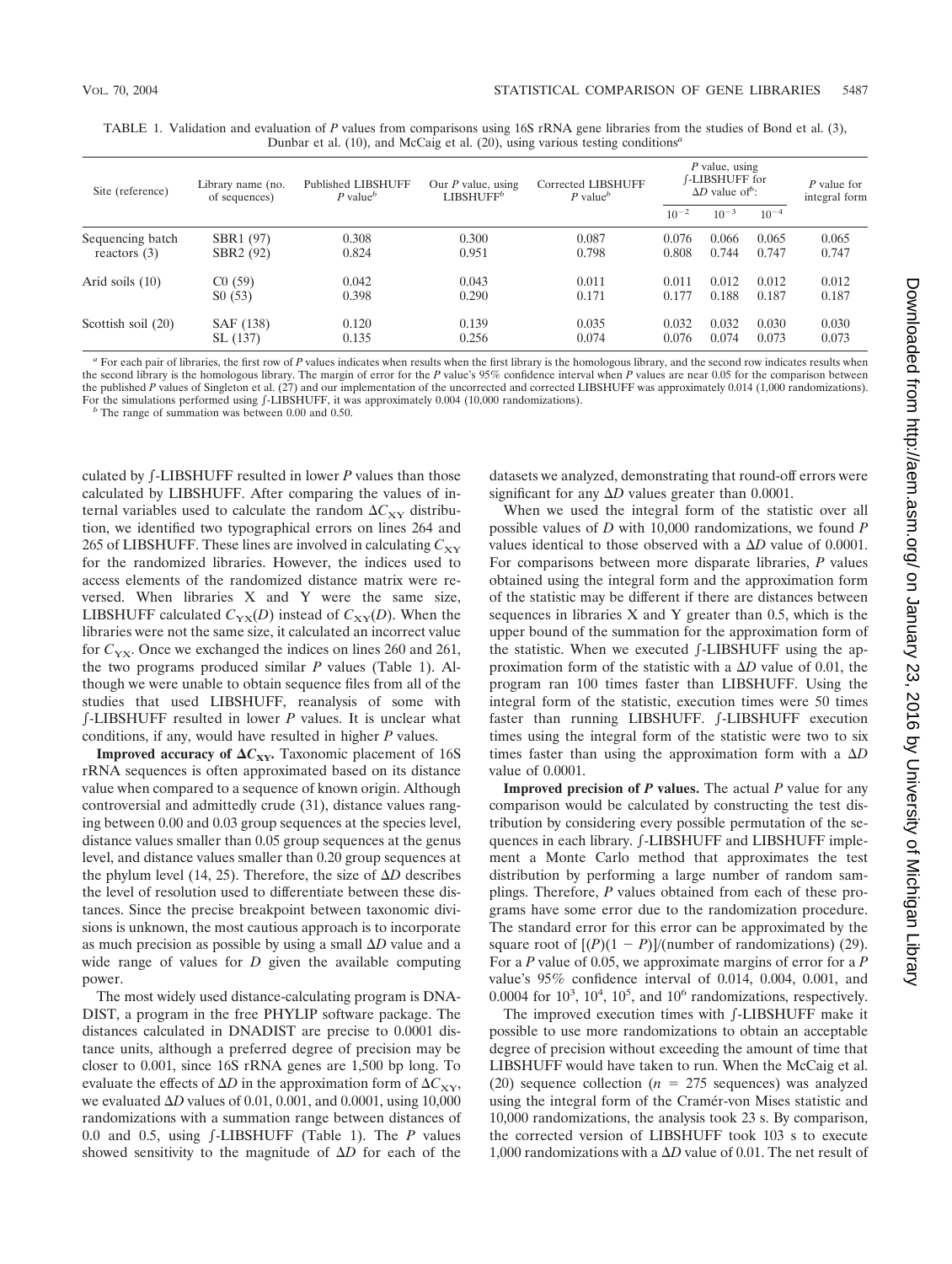using f-LIBSHUFF was a fivefold improvement in execution times with maximum possible  $\Delta C_{XY}$  accuracy and a margin of error for the *P* value's 95% confidence interval of 0.004 for *P* values near 0.05.

**Case study: Scottish soil.** McCaig et al. (20) constructed three clone libraries from an unimproved grassland soil (SAF) and three libraries from an improved grassland soil (SL) collected in Scotland to compare the effects of fertilization and grazing on soil microbial diversity. This data set has also become the standard data set for studies investigating the efficacy of various statistical procedures (8, 14, 19, 27). Based on the diversity indices calculated by McCaig et al. (20), there was not a meaningful difference in diversity between their pooled improved and unimproved soil libraries. However, by analyzing phylogenetic trees, they found that the two libraries differed in the diversity of the  $\alpha$ -proteobacteria populations each library contained. Later, Martin (19) found that the two libraries each exhibited a high level of diversity, but they contained different phylogenetic lineages, indicated by a parsimony-based statistical analysis. Using a corrected version of the LIBSHUFF program, we found the libraries had *P* values of 0.035 (SAF [X] versus SL [Y]) and 0.074 (SL [X] versus SAF [Y]; margin of error for the *P* value's 95% confidence interval of 0.014). However, using the integral form of the statistic with 10,000 randomizations in f-LIBSHUFF, we calculated *P* values of 0.030 and 0.073 (SL [X] versus SAF [Y], margin of error for the *P* value's 95% confidence interval of 0.004). After applying the Bonferroni correction (29) or the false discovery rate correction (2) to account for two pairwise comparisons, we were unable to identify a significant difference with an experimentwise error rate of 0.05.

Case study: Scottish versus Wisconsin soil. **f-LIBSHUFF** can compare more than two libraries simultaneously by using a single input file and execution. To test this capability, we compared the clone libraries from improved and unimproved grassland of McCaig et al. (20) to the clone libraries constructed by Liles et al. (18) in 1997 and 2000 from a Wisconsin soil (Table 2). Although the libraries were constructed using different "universal" bacterial primers, the Scottish soil DNA was obtained by using a freeze-thaw lysis method, and the Wisconsin soil DNA was obtained by using a bead-beating method, comparison of the four libraries still demonstrates the usefulness of f-LIBSHUFF. Using the integral form of the statistic in f-LIBSHUFF with 10,000 randomizations, we found that the *P* values for all of the comparisons except those between the unimproved (SAF) and improved (SL) soils were very small (all  $P$  values were  $\leq 0.001$  [Table 2]). This would suggest that there is a high probability that the 16S rRNA gene libraries constructed by McCaig et al. (20) and Liles et al. (18) contained different taxonomic lineages.

To determine whether this was a reasonable result based on taxonomic representation in the libraries, we compared the taxonomic distribution of the four libraries (Fig. 2A). There were large differences between the libraries in the relative abundance of the most common phyla. We also constructed collector's curves at a pseudo-phylum level using a distance value of 0.20 (Fig. 2B). Although the curves for the two Scottish soil clone libraries were very different from each other, the curves from the two Wisconsin soil clone libraries were similar. These two lines of evidence provide further support for the

TABLE 2. Comparison of 16S rRNA gene libraries*<sup>a</sup>*

|                     |                             | P value of $\Delta C_{\rm xv}$ heterologous library (Y) |                    |                    |                    |  |  |
|---------------------|-----------------------------|---------------------------------------------------------|--------------------|--------------------|--------------------|--|--|
| Source (reference)  | Homologous<br>library $(X)$ |                                                         | Scottish soil      | Wisconsin soil     |                    |  |  |
|                     |                             | <b>SAF</b>                                              | SL.                | 1997               | 2000               |  |  |
| Scottish soil (20)  | SAF<br>SL.                  | 0.099                                                   | 0.014              | < 0.001<br>< 0.001 | < 0.001<br>< 0.001 |  |  |
| Wisconsin soil (18) | 1997<br>2000                | < 0.001<br>< 0.001                                      | < 0.001<br>< 0.001 | < 0.001            | < 0.001            |  |  |

 $a$  Libraries were constructed from unimproved (SAF,  $n = 138$  sequences) and improved (SL,  $n = 137$ ) Scottish soils and libraries constructed using soils collected in 1997 ( $n = 139$ ) and 2000 ( $n = 129$ ) from a Wisconsin agricultural soil. Comparisons were made using the integral form of the Cramér-von Mises statistic as implemented in f-LIBSHUFF with 10,000 randomizations and an upper integration bound of infinity. The margin of error for the *P* value's 95% confidence interval for the *P* values near 0.05 was 0.004.

conclusions we drew from the  $\int$ -LIBSHUFF analysis that the clone libraries constructed from Wisconsin and Scottish soils contain different taxonomic lineages. Construction of additional clone libraries is necessary to determine whether the differences between libraries are due to soil sampling, library construction, or biological differences between the soils.

**Case study: zebrafish development.** Rawls et al. (24) recently investigated the change in the microbial community in the gut of zebrafish (*Danio rerio*). They constructed 16S rRNA clone libraries from the gut community of conventionally raised zebrafish 6, 10, 20, and 30 days postfertilization (dpf) and from adult fish. They found that sequences similar to those from *Aeromonas* and *Pseudomonas* spp. were found at all time points, and those similar to sequences from *Vibrio* and *Lactococcus* spp. were commonly found throughout the zebrafish life cycle. Our goal was to determine the statistical significance of the differences they observed between each time point.

We obtained 1,179 accessions from GenBank that were deposited by the authors of the previous study. Some of these sequences were from mitochondrial genomic DNA, and others were from the 3' end of the 16S rRNA gene. The majority of the sequences  $(n = 982)$  were from the 5' end of the bacterial 16S rRNA gene. Using the distance-based OTU and richness analysis (Fig. 3), we found that the collector's curves constructed by using distances of 0.03 and 0.20 continued to increase as additional libraries were sequenced, suggesting that the libraries contained different phylogenetic lineages. With --LIBSHUFF, we found that all possible comparisons between libraries constructed using guts from conventionally raised zebrafish at 6 ( $n = 362$ ), 20 ( $n = 103$ ), and 30 ( $n = 76$ ) dpf and adults ( $n = 167$ ) indicated significant differences (all *P* values were 0.001). The library constructed using guts from zebrafish that were 10 dpf ( $n = 35$ ) were not significantly different from any other developmental stage (smallest *P* value, 0.011) when used as the homologous library and correcting for multiple comparisons. Finally, guts of 6-dpf gnotobiotic fish colonized with bacteria with water from a conventional zebrafish aquaculture facility ( $n = 239$ ) were significantly different from guts obtained from the conventionally raised zebrafish at each developmental stage (all *P* values were 0.001) except when the 10-dpf library was used as the homologous library ( $P = 0.26$ ).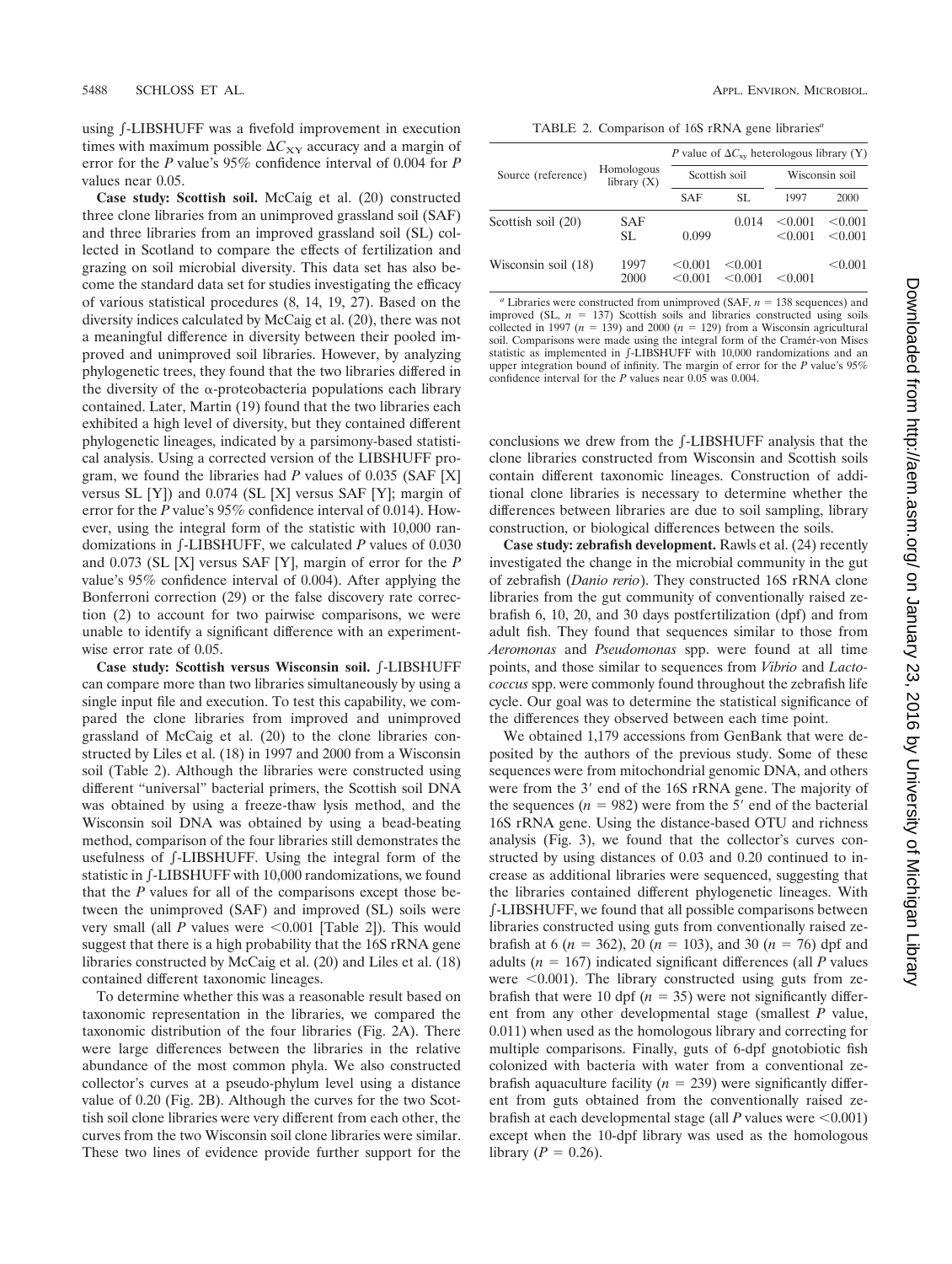

FIG. 2. Comparison of the taxonomic diversity in Wisconsin from 1997 ( $n = 139$ ) and 2000 ( $n = 128$ ) and improved ( $n = 138$ ) and unimproved  $(n = 137)$  Scottish soil clone libraries as reported in original publications for most abundant phyla (A) and using collector's curves for a distance of 0.20 (B). OTUs, operational taxonomic units.

Rawls et al.'s 16S rRNA analysis (24) was part of a larger gene expression study where they compared the expression of zebrafish genes in the fish gut containing various microbial communities. Using f-LIBSHUFF, we have shown that although there may be some overlap in the microbial communities across developmental stages, the gut microflora changes dramatically throughout development. Rawls et al. (24) noted several differences in the composition of the clone libraries constructed from conventionally raised and conventionalized 6-dpf guts, such as the relative abundance of *Vibrio* and *Aeromonas* sp. sequences in the two libraries. However, our analysis shows that the phylogenetic lineages in the two libraries are significantly different. It is possible that differences in relative abundance in certain phylogenetic groups are responsible for

the differences in the fish's gene expression; it seems more likely that the presence or absence of certain species had a considerable effect. Finally, the zebrafish gut microbial community could be a model system for assigning biological relevance to statistical differences.

**Sequence alignments.** The *P* values for the comparison between the McCaig et al. (20) sequences in the Scottish versus Wisconsin soil case study (Table 2) were outside of the margin of error for the *P* value's 95% confidence interval for the precision of the *P* values observed in the comparison between the improved and unimproved soils from the first case study (Table 1). This difference is due to differences in sequence alignment. The alignments used in each case study were different, because the alignments used different numbers and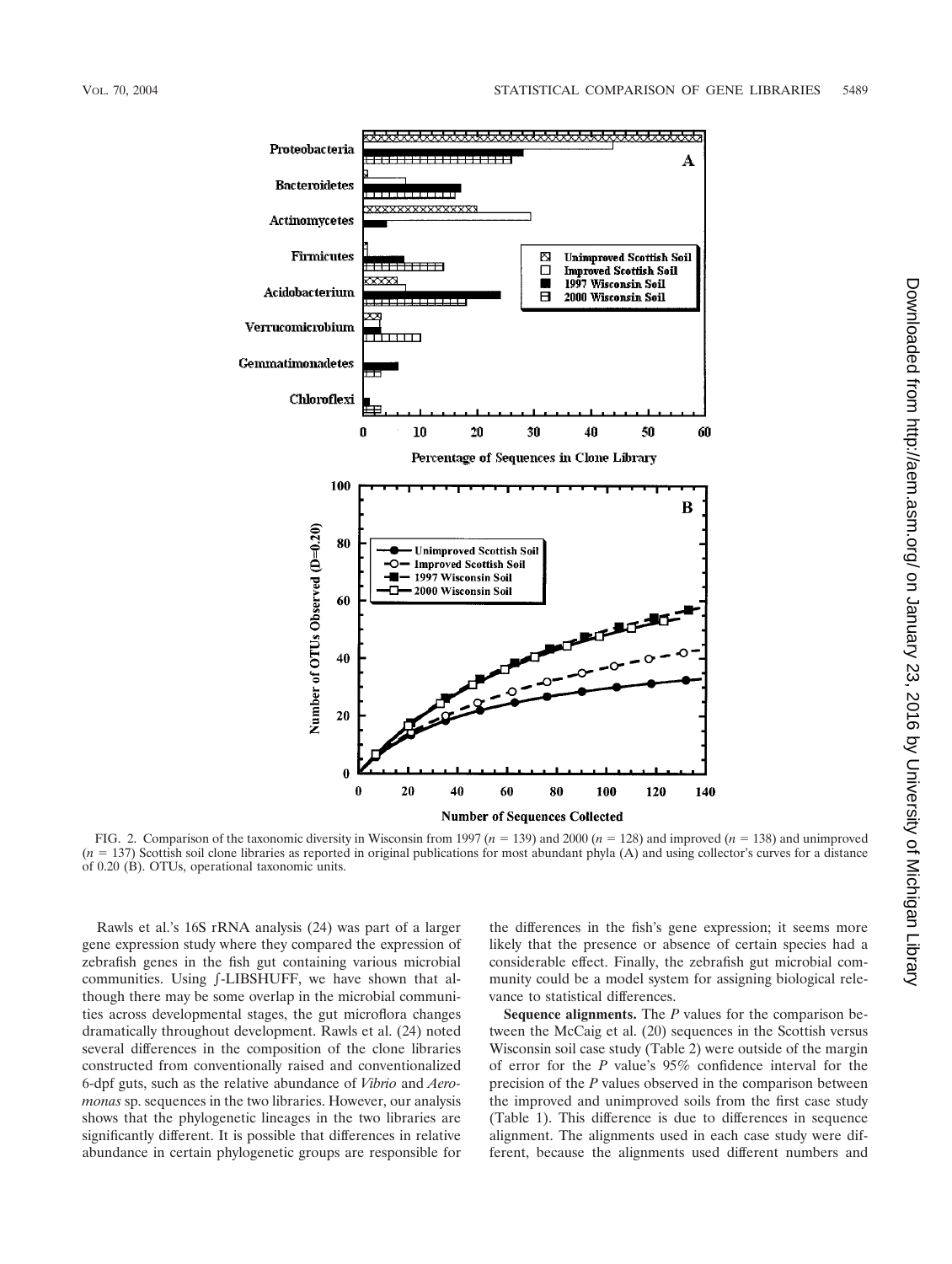A

 $\bullet$  = = 0.03  $-0.20$ 

200

150

100

50

Number of OTUs Observed

units.



 $\mathbf{D}$ 

 $\bf{B}$ 

E

Ē

types of sequences. When we repeated the Scottish soil case study using the Scottish soil sequences from the four-library alignment, the *P* values for the comparison between the improved and unimproved soils were the same as those we observed for the four-library comparison in Table 2.

To test the sensitivity of *P* values to alignment quality, we repeated the two-library case study, using a gap-opening penalty of 15.0 and a gap extension penalty of 5.0 for pairwise and multiple comparisons in ClustalW. The *P* values were 0.026 and 0.105 for the comparisons SAF (X) versus SL (Y) and SL (X) versus SAF (Y), respectively, when using the integral form of the statistic with 10,000 randomizations.

**Multiple comparisons.** The application of the Cramér-von Mises statistic to a pair of sequence libraries requires two comparisons to determine whether libraries are a subset or independent of each other. The number of possible comparisons between any number of libraries or treatments,  $k$ , is  $k(k - 1)$ 1). For example, in the Scottish versus Wisconsin soil case study there were 4 treatments and 12 possible pairwise comparisons. This type of analysis is analogous to performing 12 *t* tests instead of a single analysis of variance. Making these 12 comparisons increased the probability of detecting a statistically significant difference by chance. The probability of finding a difference between any two treatments based on chance when there is no actual difference is the pairwise error rate,  $\alpha$ . A conventional choice for  $\alpha$  is 0.05. If there were multiple independent comparisons and there was no actual difference between the treatments, then the probability of having found one small P value less than  $\alpha$ , by chance, can be determined by the formula  $1 - (1 - \alpha)^{k(k - 1)}$  (29). This probability is the experimentwise error rate. A study with two treatments that

tested each comparison at the 0.05 level would have an experimentwise error rate of 0.098, and a study with four treatments would have an experimentwise error rate of 0.460, if the *P* values for each comparison were independent. This means that the studies would have a 9.8 and 46.0% chance, respectively, of finding a *P* value between the two libraries that was below 0.05 based on chance alone. A study is highly likely to find a *P* value below 0.05, by chance, when there are at least 10 treatments (experimentwise error  $= 0.99$ ).

To test the independence of *P* values and the effect of multiple comparisons on the experimentwise error rate, we performed several simulations using randomly generated 16S rRNA gene libraries. We constructed simulated studies with various numbers of libraries and sizes of libraries by randomly selecting accessions from the RDP-II as described in the Materials and Methods section above. Because our Perl program randomly placed accessions into each library, we assumed that the libraries were not statistically or biologically different. The analysis of the simulated studies used the integral form of the statistic with 10,000 randomizations. The proportion of randomizations where the minimum  $\Delta C_{XY}$  value for any comparison had a *P* value below 0.05 represented the expected experimentwise error rate when testing at the pairwise error rate of 0.05, and there were no actual differences between the libraries. When considering two treatments, the experimentwise error rate was 0.098; for three treatments, it was 0.265; and for 10 treatments, it was 0.999. From these simulations, the experimentwise error rates we compute in the test with the random sample data agree closely with predictions made assuming that all tests were independent. Although the experimentwise error rate increases with the number of treatments, there are several options for correcting the error rate to reach a statistically based conclusion (see Discussion).

## **DISCUSSION**

--LIBSHUFF is an improved implementation of the Cramér-von Mises statistic for making comparisons between 16S rRNA gene libraries. J-LIBSHUFF provides more accurate and precise *P* values, shorter execution times, and improved flexibility and ease of use compared to LIBSHUFF. Moreover, --LIBSHUFF can account for the experimentwise error rate.

Each of the improvements incorporated into  $\int$ -LIBSHUFF allowed us to show easily that there is a high probability that biological differences are responsible for the differences observed between libraries constructed from Scottish and Wisconsin soil libraries or among those communities in the guts of zebrafish at different developmental stages. A similar analysis using LIBSHUFF for the zebrafish analysis would have required constructing 15 separate distance matrix files, converting each of those into a form that was compatible with LIBSHUFF, and then executing the program 15 times, obtaining *P* values that were not as accurate or precise as those calculated with ∫-LIBSHUFF (Table 2). Instead, we made one alignment and distance matrix, which we used as the input file for f-LIBSHUFF, and had a result in less than 5 min. Without considering the extra time required to construct additional alignments, distance matrices, and input files, it would have taken longer to execute LIBSHUFF to make two sets of comparisons than it took us to make 15.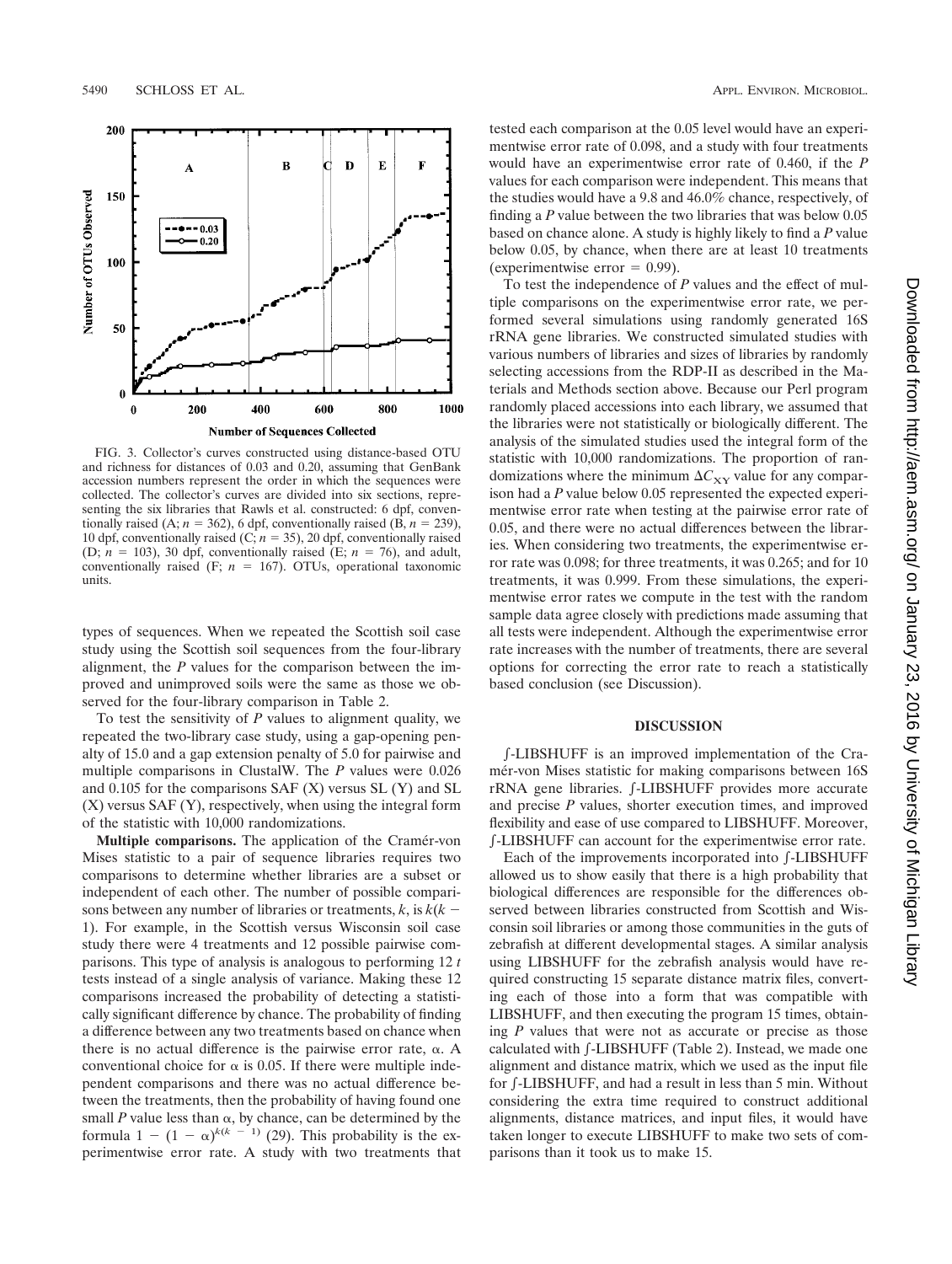--LIBSHUFF calculates accurate and precise *P* values. The programming flaw in LIBSHUFF leads to miscalculation of *P* values, and the artificially high *P* values may have resulted in abandonment of a hypothesis that was, in fact, supported by the data. The first improvement we incorporated was to allow the increment size,  $\Delta D$ , to be altered when using the approximation form of the statistic to improve the accuracy of the statistic. Next, the integral form of the statistic can be calculated, which is a more elegant implementation of the Cramérvon Mises statistic. Because of the accelerated execution times, 100,000 randomizations can be performed in the same time it would have taken LIBSHUFF to run 1,000 using the same increment size. The net effect of the increased number of randomizations is a *P* value that is 10 times more precise than that generated with LIBSHUFF. Each of these improvements provides greater confidence that the *P* values describing the difference between two libraries are accurate and precise.

The increased execution speeds of f-LIBSHUFF result from using the integral form of the statistic and writing the program in the  $C++$  programming language. Free versions of Perl are available for any operating system, thereby making Perl programs highly portable, but Perl is very slow in performing numerical calculations for various reasons. Since not all potential users use a single operating system, we will make --LIBSHUFF available for use on as many operating systems as possible. Executable versions of the program and instructions are available from the f-LIBSHUFF website http://www .plantpath.wisc.edu/fac/joh/S-LIBSHFF.html).).

--LIBSHUFF has the capacity to make all possible pairwise comparisons between any number of sequence libraries. In addition, the input file is a distance matrix that is produced by the freely available DNADIST program in the PHYLIP package. The most difficult step in performing the analysis using LIBSHUFF was the process of formatting the input file to be compatible with the program. We have eliminated the formatting steps, making the analysis process simple.

The final significant improvement incorporated in --LIBSHUFF is the calculation of the experimentwise error rates. None of the studies that used LIBSHUFF have accounted for the increased experimentwise error rate (1, 4, 5, 11, 13, 15, 21, 23, 27, 28, 30). Our simulations demonstrate the substantial effect of multiple comparisons on the experimentwise error rates. Several methods are available to correct the experimentwise error for multiple comparisons, including the Bonferroni correction and the false discovery rate-controlling procedure (2, 29). The purpose of correcting for the experimentwise error rate is to account for the increased probability of detecting small *P* values due to chance when making multiple comparisons.

It is possible that biologically meaningful differences exist where they were not statistically significant. As in the Scottish soil case study, the inability to detect differences between libraries may be due to a lack of statistical power, as discussed in the original paper introducing LIBSHUFF (27). In the zebrafish analysis, there were only 35 sequences in the 10-dpf 16S rRNA library, and it was not possible to identify any statistically significant differences using this as the homologous library. We suspect that if more sequences were collected, a statistically significant difference might have been detected. The biological significance of a difference cannot be anticipated by the numerical size or statistical significance of the difference.

The resources available to obtain increased statistical power must be balanced against the resources available for long, high-quality sequences. While DNADIST provides precision to 0.0001 (i.e., one base change every 10 kb), a more realistic degree of precision for full-length sequences would be 0.0006 (1 per 1.5 kb), and 0.0012 for half-length sequences (1 per 750 bp). Any ambiguous nucleotides will decrease the degree of precision. However,  $\int$ -LIBSHUFF provides the flexibility to calculate *P* values based on the data contained within the distance matrix without making further assumptions. Since at least five sequencing reads are necessary to obtain double coverage of an entire 16S rRNA gene and only two are necessary for double coverage of 700 bp, it is preferable to obtain more partial-length sequences rather than fewer, full-length sequences. This approach will provide the greatest amount of statistical power for the resources available instead of additional precision below the level of accuracy of the Monte Carlo procedure itself.

There is a sentiment and suspicion expressed in the microbial ecology literature that soil microbial communities are too diverse to quantify and compare (14, 17). One concern that has been expressed is that if too few sequences are sampled from a clone library, it will be too easy to detect differences between libraries that represent random differences, not sample differences. However, in such a scenario we would expect the coverage within a library,  $C_X$  or  $C_Y$ , to be low. If the coverage within both libraries is low, then the coverage between both libraries,  $C_{XY}$  and  $C_{YX}$ , will also be low. Since all four coverage values would be low, f-LIBSHUFF would find the *P* value for either comparison to be high because there is insufficient information to make a comparison. Finally, all statistical analyses are based on the premise that it is impossible to sample the entire community to reach a conclusion. In a statistical analysis, the power to test a hypothesis does not depend on the size of the community but on the size of the sample.

While the focus of this study has been on the comparison of 16S rRNA gene libraries,  $\int$ -LIBSHUFF should be able to make comparisons between other types of gene libraries. There are many exciting challenges that require the application of computational methods to environmental microbiology: defining a biologically relevant difference based on 16S rRNA gene sequences (31), determining the minimum number of sequences needed to detect differences (14), and making comparisons between metagenomic libraries (26) are some of the knotty quantitative problems remaining to be solved.

### **ACKNOWLEDGMENTS**

We thank W. B. Whitman and D. R. Singleton for their thoughtful comments on the manuscript.

A USDA postdoctoral fellowship in soil biology to P.D.S., an NIH grant to B.R.L., the NSF Microbial Observatory program (MCB-0132085), the Howard Hughes Medical Institute, and the University of Wisconsin—Madison College of Agricultural and Life Sciences provided funding for this project.

#### **REFERENCES**

1. **Alain, K., M. Olagnon, D. Desbruyeres, A. Page, G. Barbier, S. K. Juniper, J. Querellou, and M. A. Cambon-Bonavita.** 2002. Phylogenetic characterization of the bacterial assemblage associated with mucous secretions of the hydrothermal vent polychaete *Paralvinella palmiformis*. FEMS Microbiol. Ecol. **42:**463–476.